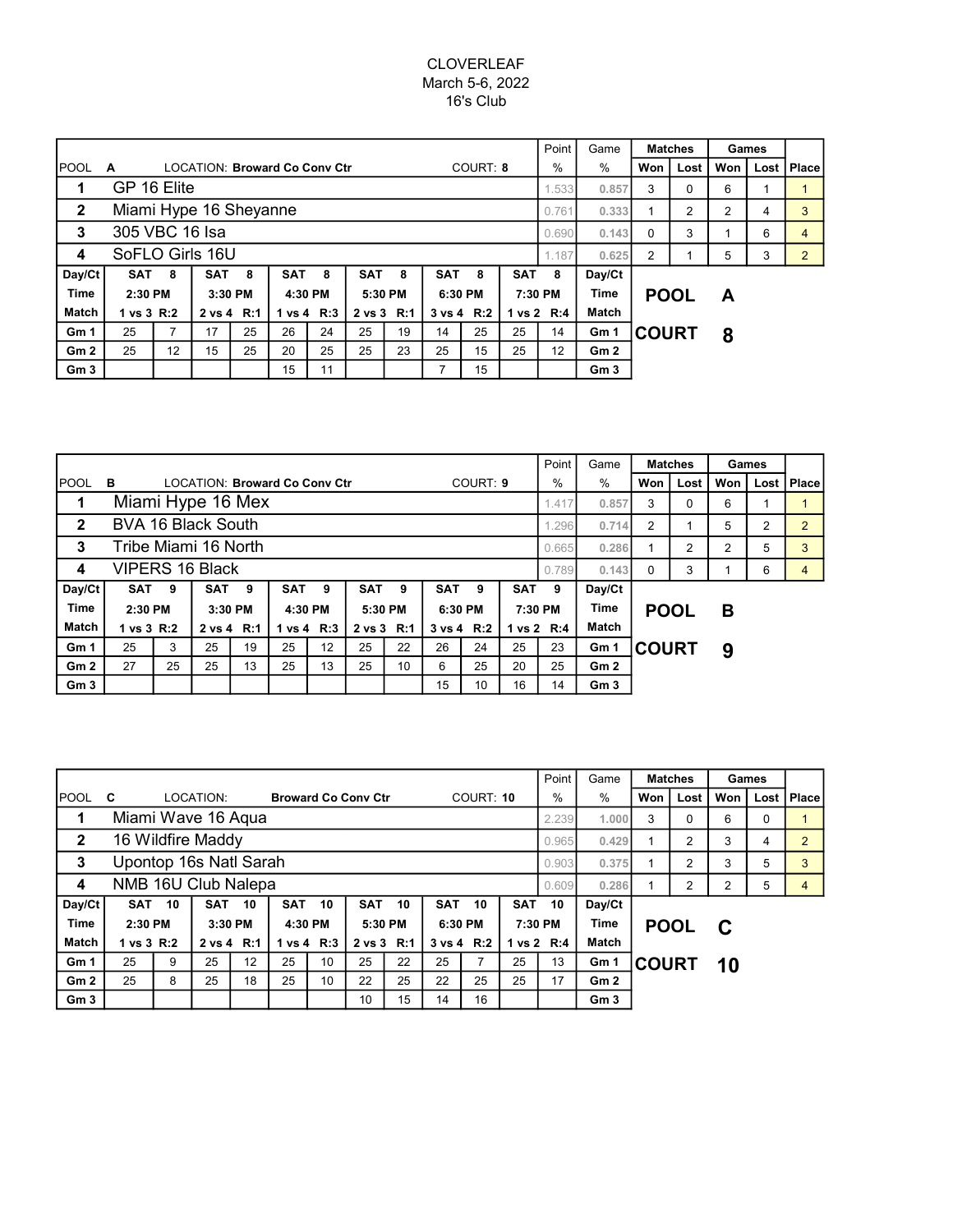# CLOVERLEAF March 5-6, 2022 16's Club

|                 |                          |       |                     |                |               |            |                            |                |            |         | Point      | Game    |                 | <b>Matches</b> | Games       |     |      |       |
|-----------------|--------------------------|-------|---------------------|----------------|---------------|------------|----------------------------|----------------|------------|---------|------------|---------|-----------------|----------------|-------------|-----|------|-------|
| <b>POOL: D</b>  |                          |       | LOCATION:           |                |               |            | <b>Broward Co Conv Ctr</b> |                | COURT: 11  |         |            | %       | %               | Won            | Lost        | Won | Lost | Place |
| 1               | MVA 16 Natalia           |       |                     |                |               |            |                            | 1.546          | 1.000      | 3       | $\Omega$   | 6       | $\mathbf 0$     |                |             |     |      |       |
| $\mathbf{2}$    | BVA 16 Black 2           | 1.384 | 0.667               | $\overline{2}$ |               | 4          | 2                          | $\overline{2}$ |            |         |            |         |                 |                |             |     |      |       |
| 3               |                          |       | 16 Wildfire Kenneth |                | 0.706         | 0.143      | 0                          | 3              |            | 6       | 4          |         |                 |                |             |     |      |       |
| 4               | Playeros 16u             |       |                     |                |               |            | 0.731                      | 0.286          |            | 2       | 2          | 5       | 3               |                |             |     |      |       |
| Day/Ct          | <b>SAT</b>               | $-11$ | <b>SAT</b>          | 11             | <b>SAT 11</b> |            | <b>SAT</b>                 | 11             | <b>SAT</b> | $-11$   | <b>SAT</b> | 11      | Day/Ct          |                |             |     |      |       |
| Time            | 2:30 PM                  |       |                     | 3:30 PM        |               | 4:30 PM    |                            | 5:30 PM        |            | 6:30 PM |            | 7:30 PM | Time            |                | <b>POOL</b> | D   |      |       |
| <b>Match</b>    | 1 vs 3 R:2<br>2 vs 4 R:1 |       |                     | 1 vs 4 R:3     |               | 2 vs 3 R:1 |                            | 3 vs 4 R:2     |            |         | 1 vs 2 R:4 | Match   |                 |                |             |     |      |       |
| Gm <sub>1</sub> | 25                       | 16    | 25                  | 10             | 25            | 17         | 25                         | 10             | 22         | 25      | 25         | 16      | Gm 1            | <b>COURT</b>   |             | 11  |      |       |
| Gm <sub>2</sub> | 25                       |       | 25                  |                | 25            | 20         | 25                         | 22             | 25         | 23      | 25         | 21      | Gm2             |                |             |     |      |       |
| Gm <sub>3</sub> |                          |       |                     |                |               |            |                            |                | 13         | 15      |            |         | Gm <sub>3</sub> |                |             |     |      |       |

|                 |                                     |               |               |    |                            |    |      |  |  |  |  |           |                 | Point   Game |                 | <b>Matches</b> | Games |     |          |                |
|-----------------|-------------------------------------|---------------|---------------|----|----------------------------|----|------|--|--|--|--|-----------|-----------------|--------------|-----------------|----------------|-------|-----|----------|----------------|
| POOL: E         |                                     |               | LOCATION:     |    | <b>Broward Co Conv Ctr</b> |    |      |  |  |  |  | COURT: 12 |                 | $\%$         | %               | Won I          | Lost  | Won |          | Lost   Place   |
| 1               | <b>HIGH VOLTAGE 1516 National</b>   |               |               |    |                            |    |      |  |  |  |  |           |                 |              |                 | 0.400          |       | 2   | 3        | $\overline{2}$ |
| $\vert$ 2       | Upontop 16s Elite Pink              |               |               |    |                            |    |      |  |  |  |  |           |                 |              | 1.000           | 2              | 0     | 5   | $\Omega$ |                |
| 3               | Palm Beach Jrs 16Select             |               |               |    |                            |    |      |  |  |  |  |           |                 |              |                 | $\Omega$       | 2     |     | 5        | 3              |
|                 | This Pool plays 3 sets to 25 points |               |               |    |                            |    |      |  |  |  |  |           |                 |              |                 |                |       |     |          |                |
| Day/Ct          |                                     | <b>SAT 12</b> | <b>SAT 12</b> |    | <b>SAT 12</b>              |    |      |  |  |  |  |           | Day/Ct          |              |                 |                |       |     |          |                |
| Time            | 2:30 PM                             |               | 4:00 PM       |    | 5:30 PM                    |    | Time |  |  |  |  |           |                 | <b>POOL</b>  |                 | Е              |       |     |          |                |
| <b>Match</b>    | 1 vs 3 R:2                          |               | 2 vs 3 R:1    |    | 1 vs $2$ R:3               |    |      |  |  |  |  |           | <b>Match</b>    |              |                 |                |       |     |          |                |
| Gm <sub>1</sub> | 26                                  | 24            | 25            | 19 | 11                         | 25 |      |  |  |  |  |           | Gm 1            |              | <b>COURT 12</b> |                |       |     |          |                |
| Gm2             | 25                                  | 23            | 25            | 15 | 15                         | 25 |      |  |  |  |  |           | Gm2             |              |                 |                |       |     |          |                |
| Gm <sub>3</sub> | 23                                  | 25            | 25            | 20 | 19                         | 19 |      |  |  |  |  |           | Gm <sub>3</sub> |              |                 |                |       |     |          |                |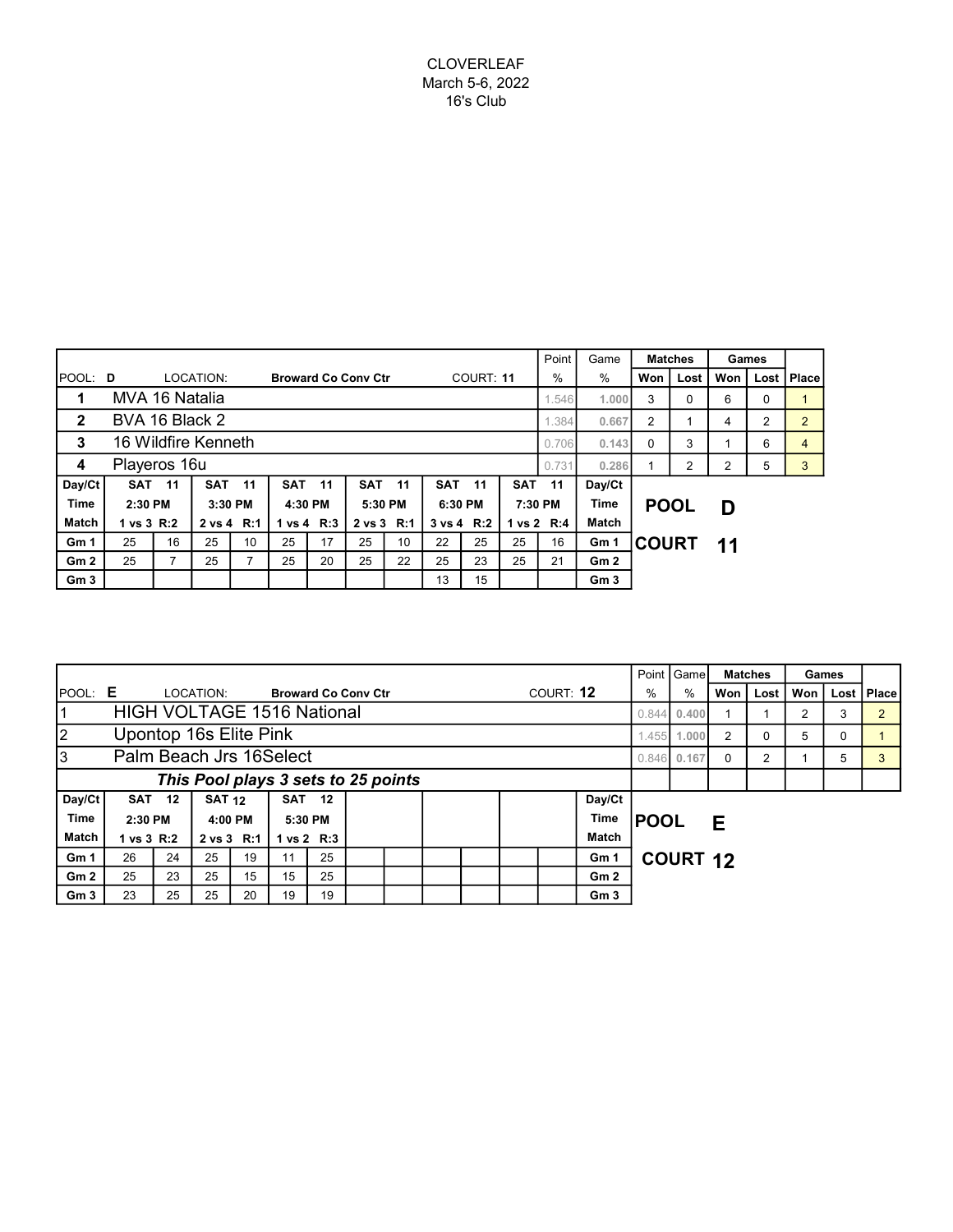#### CLOVERLEAF March 5-6, 2022 16's Club

### GOLD



 If you are in box you ref before you play Losers must stay and ref the next match